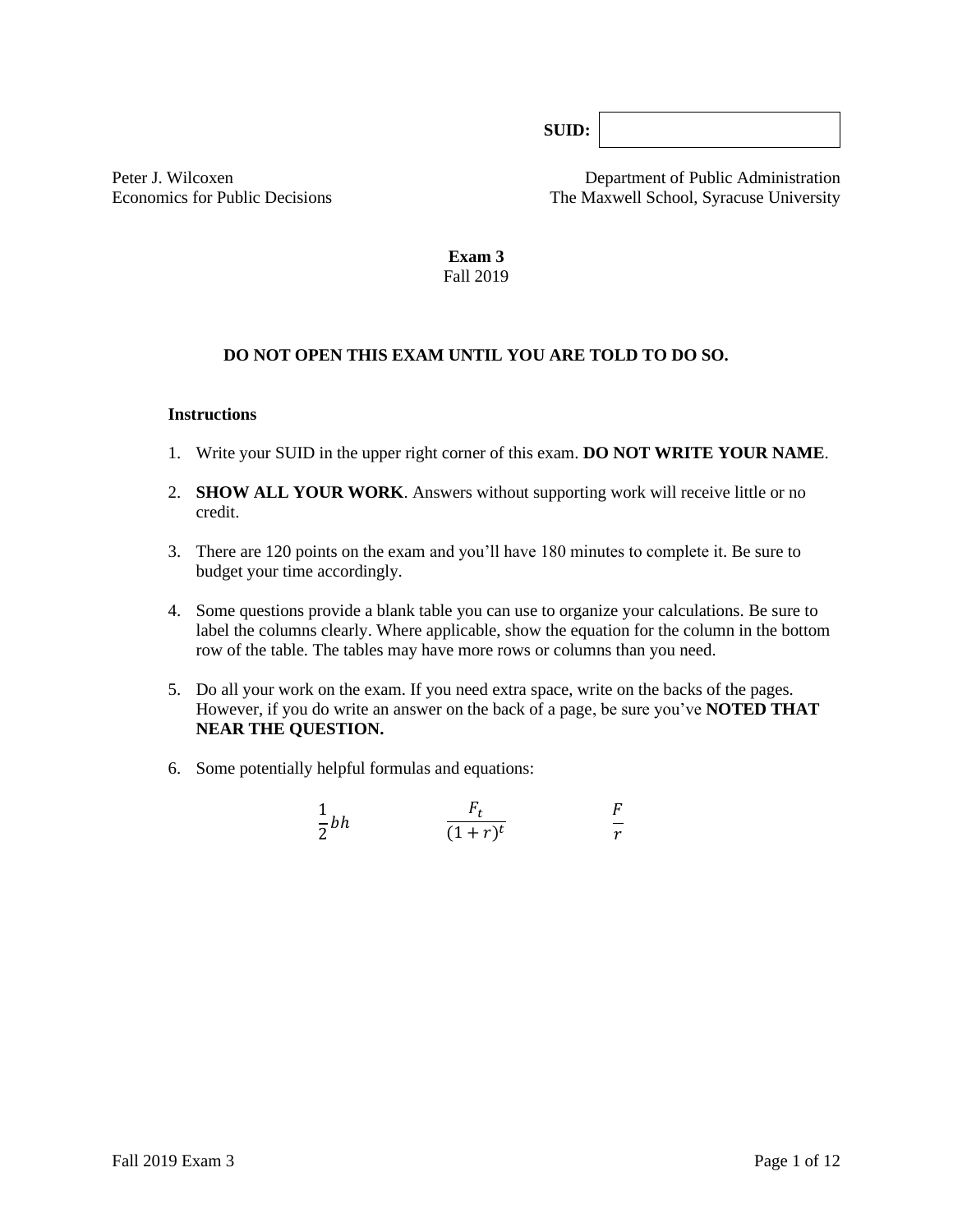## **Question 1 (15 points)**

The US has more than 50,000 community water supply systems. Many are small, very old, and need a lot of maintenance and upgrading. One policy sometimes suggested is to merge several small systems into one large one because a large system can be cheaper to build and maintain. This question explores the tradeoffs involved.

Suppose a community needs to upgrade its water system and is considering two options: I and M. Under I the community would remain independent and upgrade its system on its own. Doing so would cost \$4 million per year for 5 years (years 1-5). Starting in year 6 the new system would begin providing \$2 million of benefits per year, which would go on forever. Under M the community would merge its system with that of a neighboring town and then carry out the upgrade. The upgrade would cost less per year, \$2 million instead of \$4 million, but the need for coordination would cause it to take 7 years instead of 5 (years 1-7). It would also provide slightly lower benefits, \$1.8 million per year, since the community would have to give up some control of the system. The benefits would begin in year 8 and go on forever. The community uses a 5% interest rate in present value calculations.

Please  $\Box$  determine the net present value of each option and  $\Box$  indicate which the community should choose.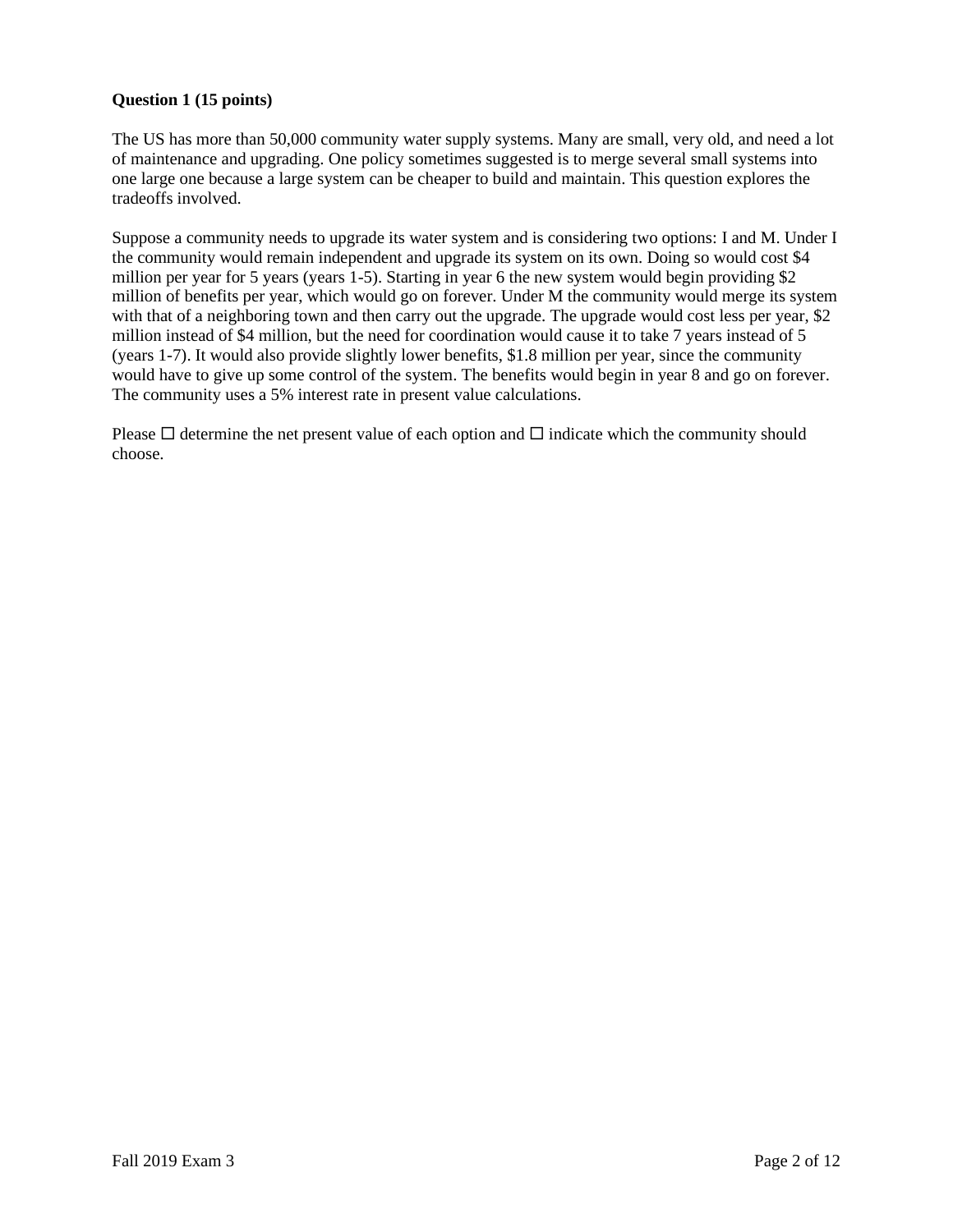## **Question 2 (15 points)**

Ransomware, which encrypts a computer's files and then demands a payment for decrypting them, is an increasing problem for cities. For example, two days ago, Pensacola, Florida, was the victim of what appears to be a ransomware attack and many of its systems are currently down. Dealing with cybersecurity threats in general, and ransomware in particular, involves two kinds of actions: prevention, which reduces the chance of an attack (installing operating system patches, using firewalls properly, adopting two-factor authentication, etc.) and recovery, which reduces the damage caused by an attack (frequent backups, business-continuity plans, etc.). This problem examines a stylized example of the tradeoffs.

Suppose a large city believes that it currently has a 10% chance of being a victim of a ransomware attack, and that the damages from an attack would be \$100 million. It is considering two policies: P and R. Policy P would focus on prevention. It would cost \$4 million and would reduce the chance of an attack to 3%. Policy R would focus on recovery. It would cost \$2 million and would reduce the damage from an attack to \$40 million. In addition, if it has enough funding, the city could do both P and R. That would save money relative to doing them separately and cost \$4.5 million total. The impacts of the policies would be the same if they were done separately (the probability of a successful attack would fall to 3% and the damages would fall to \$40 million).

You may assume that the city is risk-neutral and would like to pick the approach that has the best expected value. You may also assume that everything (costs, attacks, recovery) happens in a single year, so no PV calculations are needed.

Please determine:  $\Box$  What the city should do if the maximum it can spend on cybersecurity is \$4M;  $\Box$ Why is that best?  $\Box$  What should the city do if it could spend up to \$6M?  $\Box$  If the larger budget changes the decision, briefly explain why the overall benefit changes the way it does; if it does not change the decision, explain why not.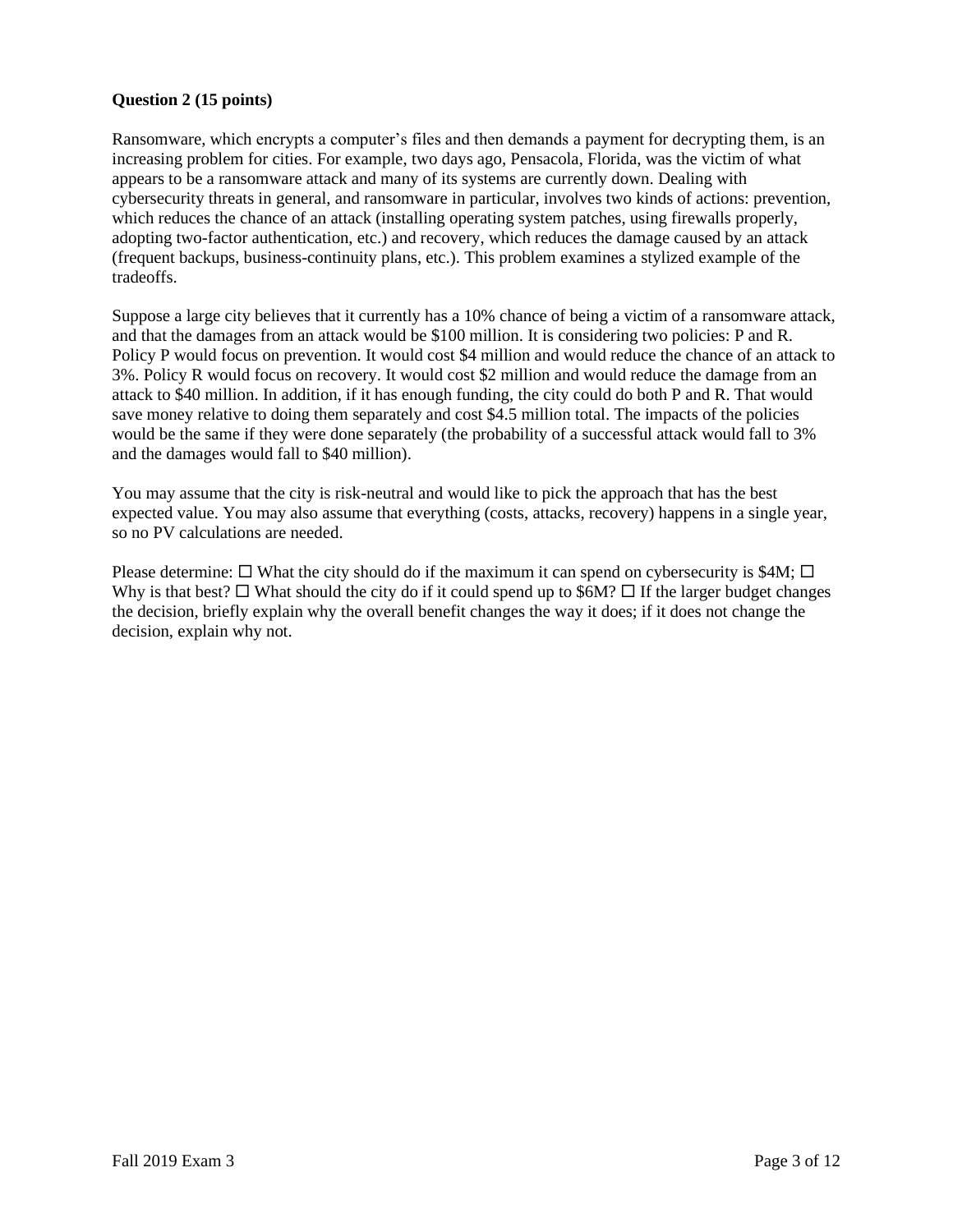## **Question 3 (15 points)**

A city would like to build a new sports stadium and is considering two locations: G and B. Location G is a "greenfield" site: open land that has not been used before. Building at G would cost \$10 million per year in years 1-4, and starting in year 5 the stadium would produce \$3 million in benefits per year forever. Location B, in contrast, is a brownfield and may be clean (state C) or contaminated (state D for dirty). The probabilities of C and D are both 50%. If the site is clean, construction would have the same cost and schedule as location G and benefits would begin in year 5. However, because the city eliminated a brownfield in the process, the benefits would be larger: \$4 million per year rather than \$3 million. If the site is dirty, construction would still cost \$10 million per year but would take twice as long (years 1-8) due to the need to remove the contamination. In year 9 the stadium would begin producing \$4 million in benefits. Once the city begins construction at either site it must finish the job: it can't abandon a partlycompleted stadium. However, the city could hire a testing company to determine whether or not B is contaminated before choosing the site. The test results would be available in year 0 and would not delay construction. Unlike the memo assignment, however, the test is not mandatory: the city could opt to build the stadium at B without testing if that were the best option.

Assuming the test is infallible, and that the city is risk-neutral and makes decisions by maximizing expected value, what is the maximum the city would be willing to pay for the test? The city uses a 5% interest rate in present value calculations.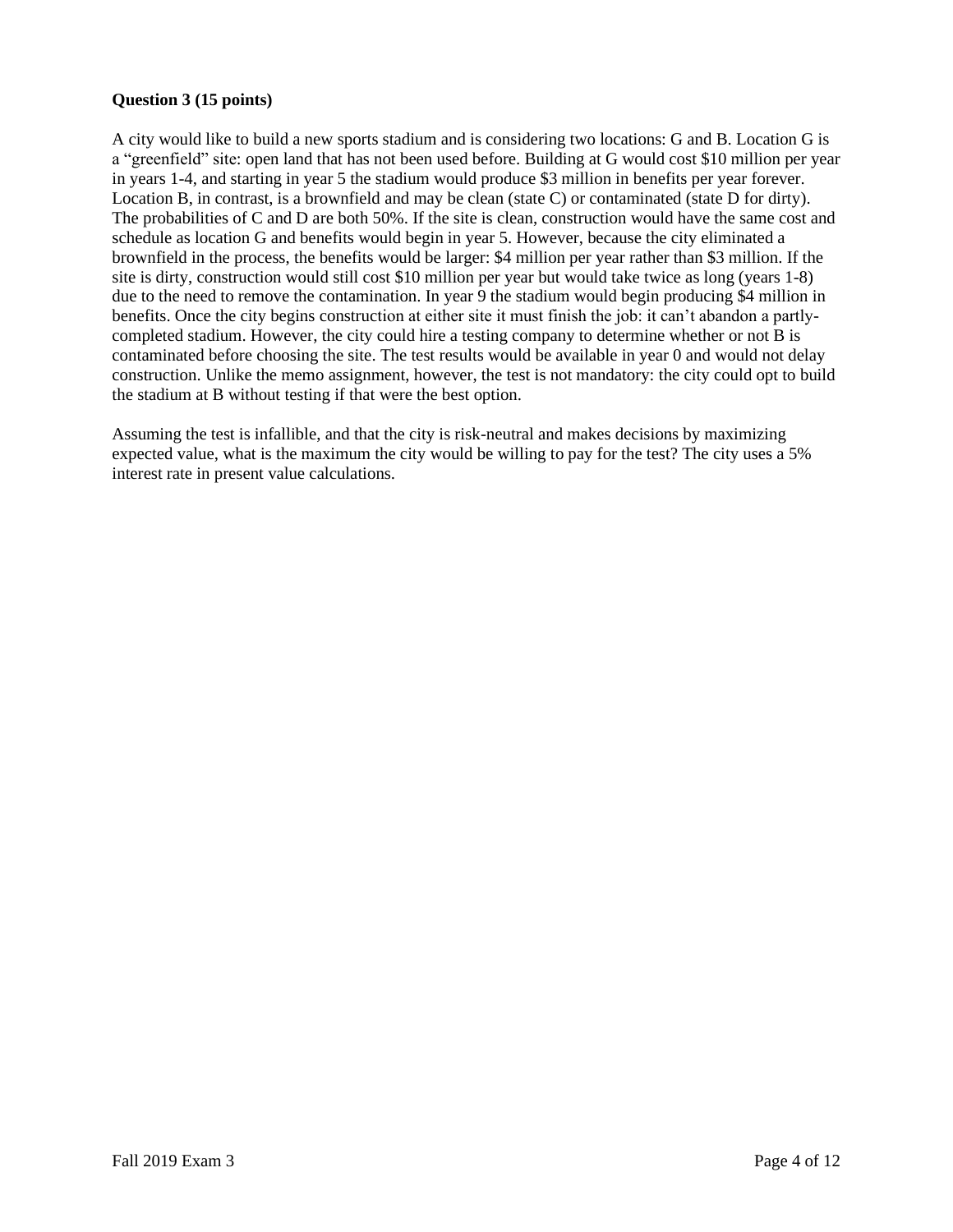## **Question 4 (15 points)**

Governments sometimes use subsidies and other incentives in the hope that they will accelerate the development of a market with a desirable characteristic. One example is a suite of policies in the US aimed at building a market for electric vehicles, since that would help reduce the carbon dioxide emissions from transportation. This problem explores a stylized example of such a policy.

Suppose there is a promising new technology T. If the government does nothing, development of T will take 20 years and has a 30% of succeeding and a 70% chance of failing. Call those two states MS for market-only success and MF for market-only failure. If MS occurs, the technology will produce \$10 billion in externality benefits starting in year 21 and continuing on forever. If MF occurs, it will produce no externalities.

(a) 5 points. Please calculate:  $\Box$  the expected present value of the externality benefits if the government does nothing. Throughout the problem you may assume the government uses an interest rate of 5% in present value calculations.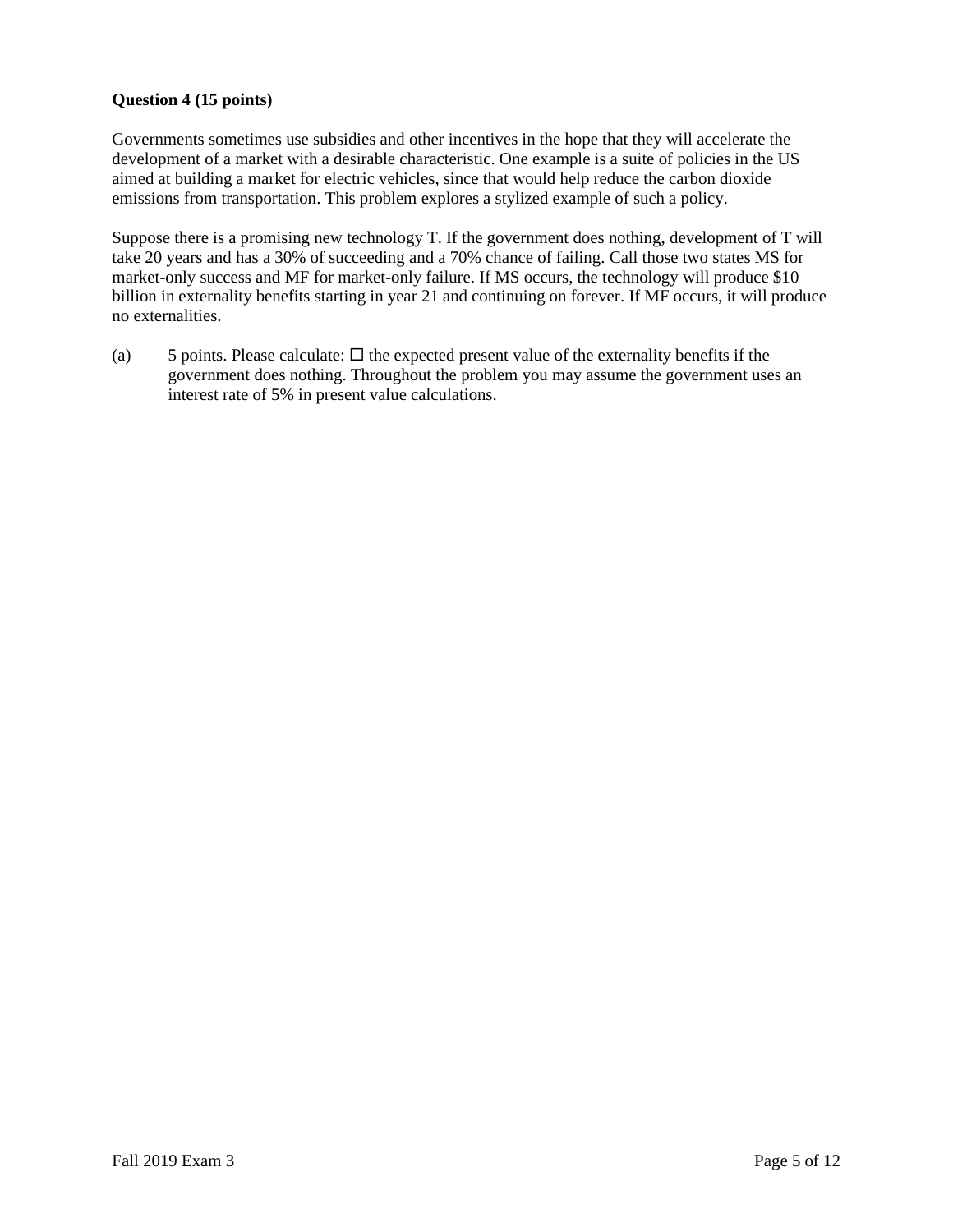## **Question 4, continued.**

Now suppose the government is considering a stimulus policy (P) to encourage development of the technology. The policy would cost \$1 billion per year in years 1-20 and has three possible outcomes. In the best case, outcome PH (for policy-high), development of the market would be accelerated and the technology would succeed sooner than under the market alone: PH would produce \$5 billion of benefits in years 11-20 and \$10 billion forever starting in year 21. Under the next best case, outcome PM (for policy-middle), the technology would succeed on the original schedule: that is, benefits would \$10 billion beginning in year 21. Finally, under lowest outcome, PL, the technology would fail and not produce any benefits at all. The probability of PH is 20% and the probabilities of PM and PL are each 40%.

(b) 10 points. Please:  $\Box$  determine the expected net present value of the policy;  $\Box$  indicate whether or not the government should undertake it. If the government goes ahead with the policy, determine  $\Box$  which effect was more important: the early benefits in years 11-20, or the increased likelihood of the benefits from year 21 on. Be sure to be quantitative. You may assume the government is risk-neutral when making these kinds of decisions.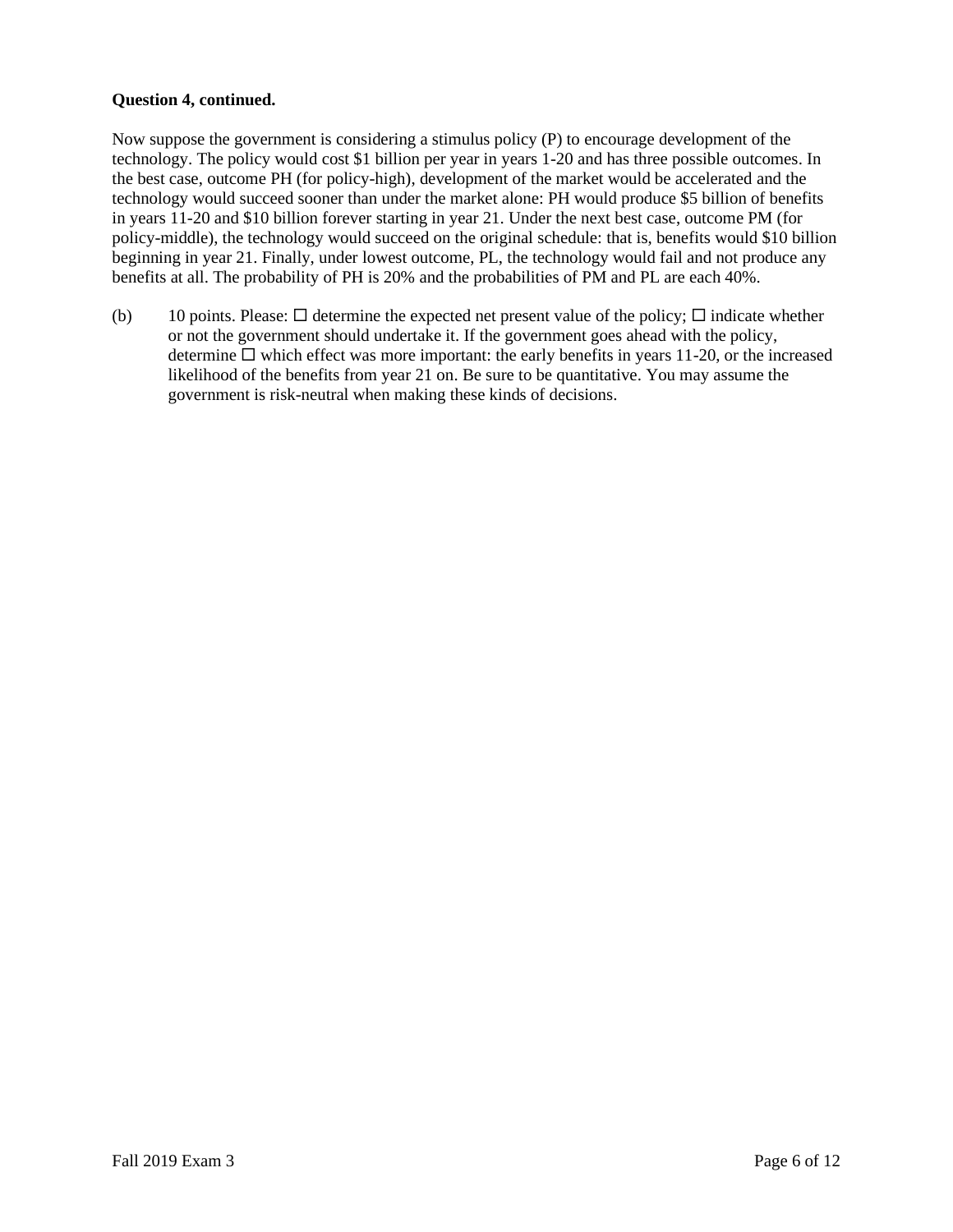# **Question 5 (15 points)**

A non-profit organization helps small businesses choose health insurance plans for their employees. It has total costs given by the following equation:  $TC = 5,000 + 50 * Q^2$ , where Q is the number of businesses it serves. It believes the demand for its advice is given by  $P = 2000 - 20 * Q$ , and there are no other organizations nearby providing a similar service. The organization wishes to serve as many businesses as possible without running a deficit.

What price should the organization charge and how many businesses will it be able to serve? How much profit will it earn? As a hint, the value of Q is between 19 and 29, inclusive.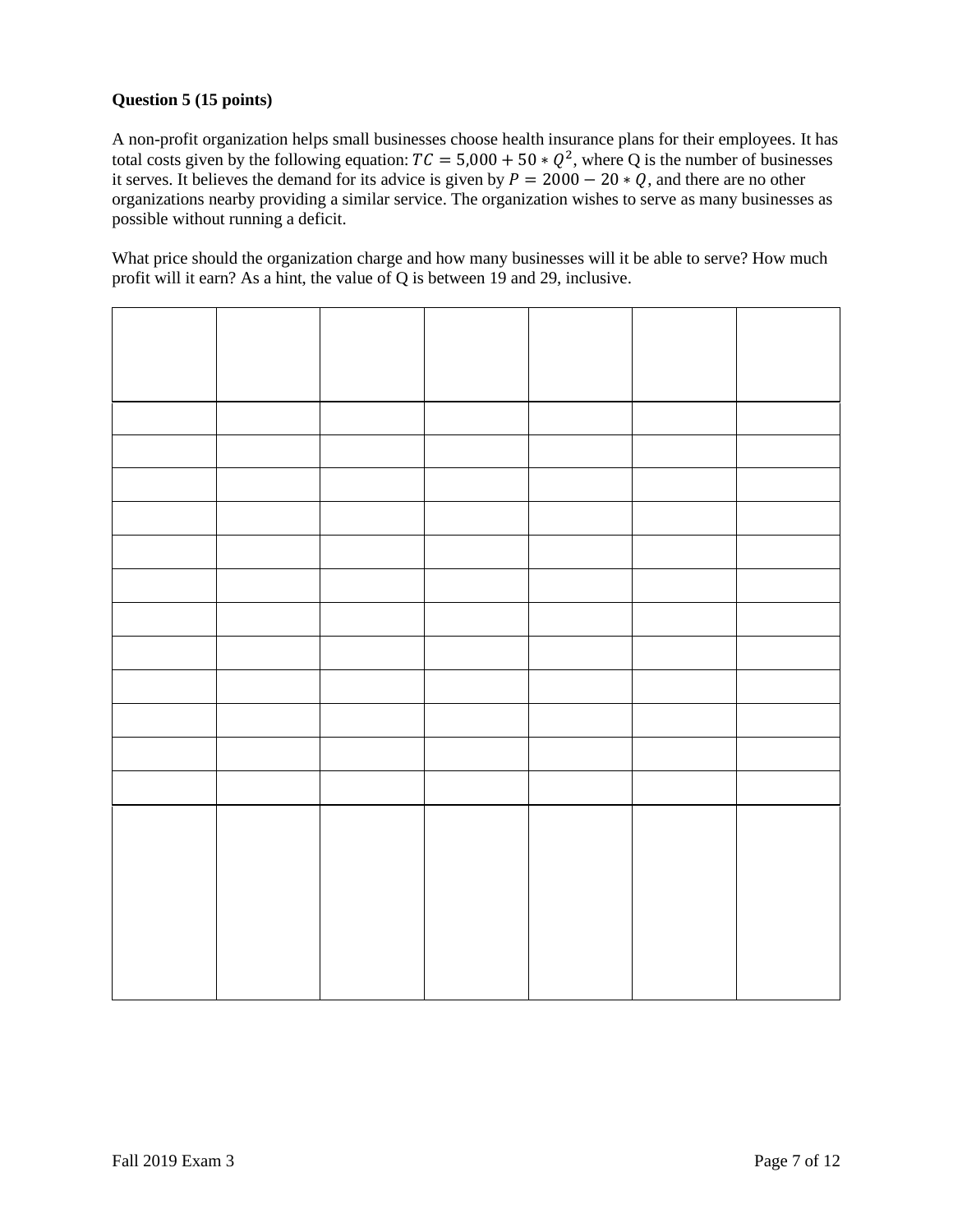## **Question 6 (15 points)**

Suppose an engineer has an idea for a new device that would help make 5G cell networks much more secure. She's considering quitting her job to develop it. If she succeeds, she will be the only seller of the device and her demand would be given by  $WTP = 19,000 - 200 * Q$ . Her production costs would be given by  $TC = 200 * Q$ . Assuming she is able to develop the device, what price would she charge and what quantity would she produce in each year during the time she is a monopolist? What profits will she earn each year? As a hint, the quantity will be between 42 and 52, inclusive.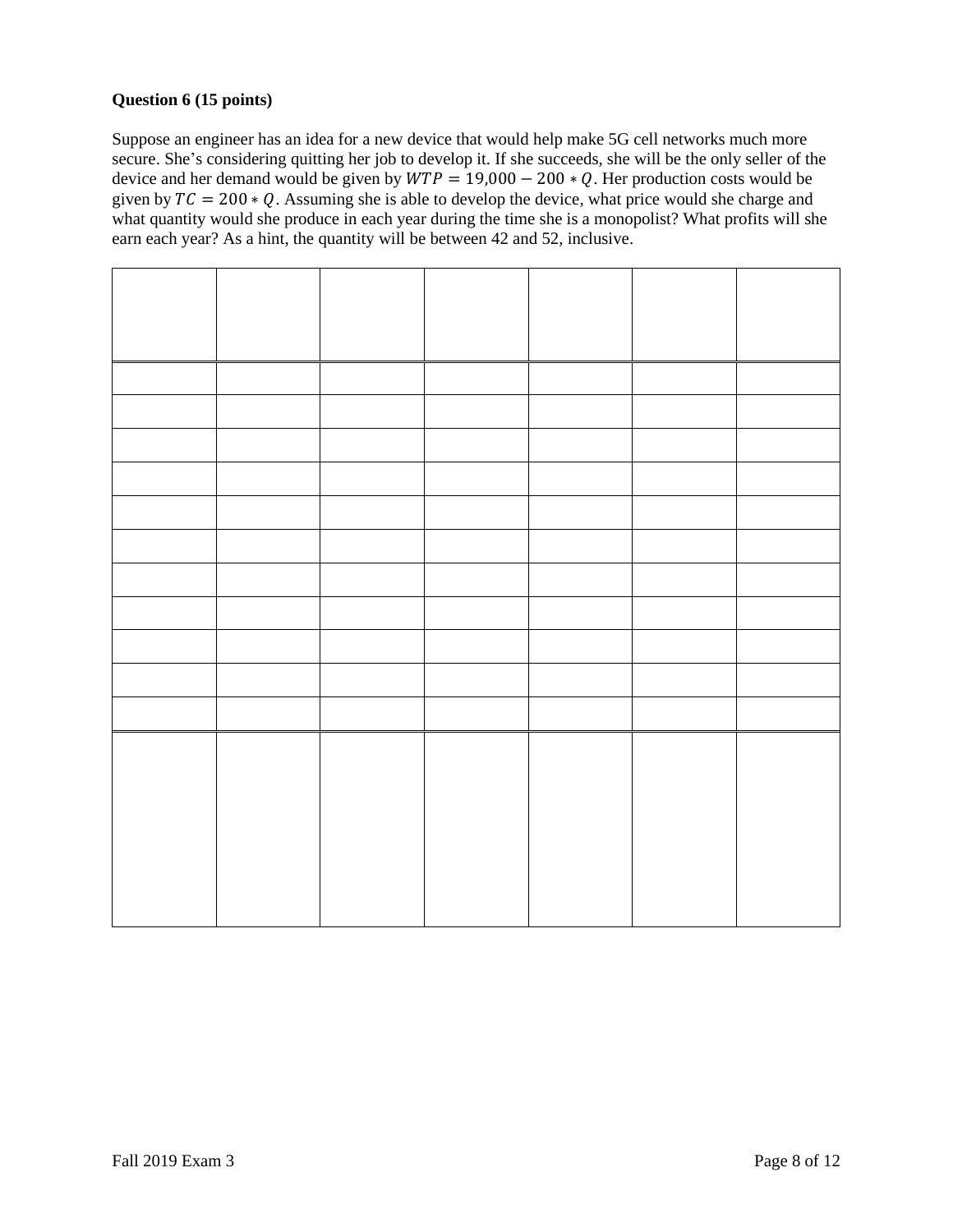## **Question 7 (15 points)**

Now consider the development decision. To develop the idea, the engineer would need to give up her current job, which would have paid her \$150,000 a year over years 1-20. There's a 25% chance the project would succeed. If it does she'll be able to patent the device and collect the monopoly profit in years 1-20. After year 20, other firms would enter the market, the price of the product will drop to \$200, and her firm's profit will drop to 0. If the project fails, the engineer will need to take a new job at a much lower salary: \$60,000 a year in years 1-20. To keep things simple, you may assume that the project succeeds or fails right away in year 0, and that the engineer will retire in year 21 no matter what happens (that is, you only need to account for her salary or profits over years 1-20).

(a) Using an interest rate of 5%, please calculate the NPVs of:  $\Box$  the monopoly profit if the project succeeds;  $\Box$  the engineer's current salary, and  $\Box$  the lower salary the engineer would receive if the project fails. Assuming the engineer is risk-neutral and makes decisions based on expected value, please  $\Box$  determine whether she would undertake the project or keep her current job.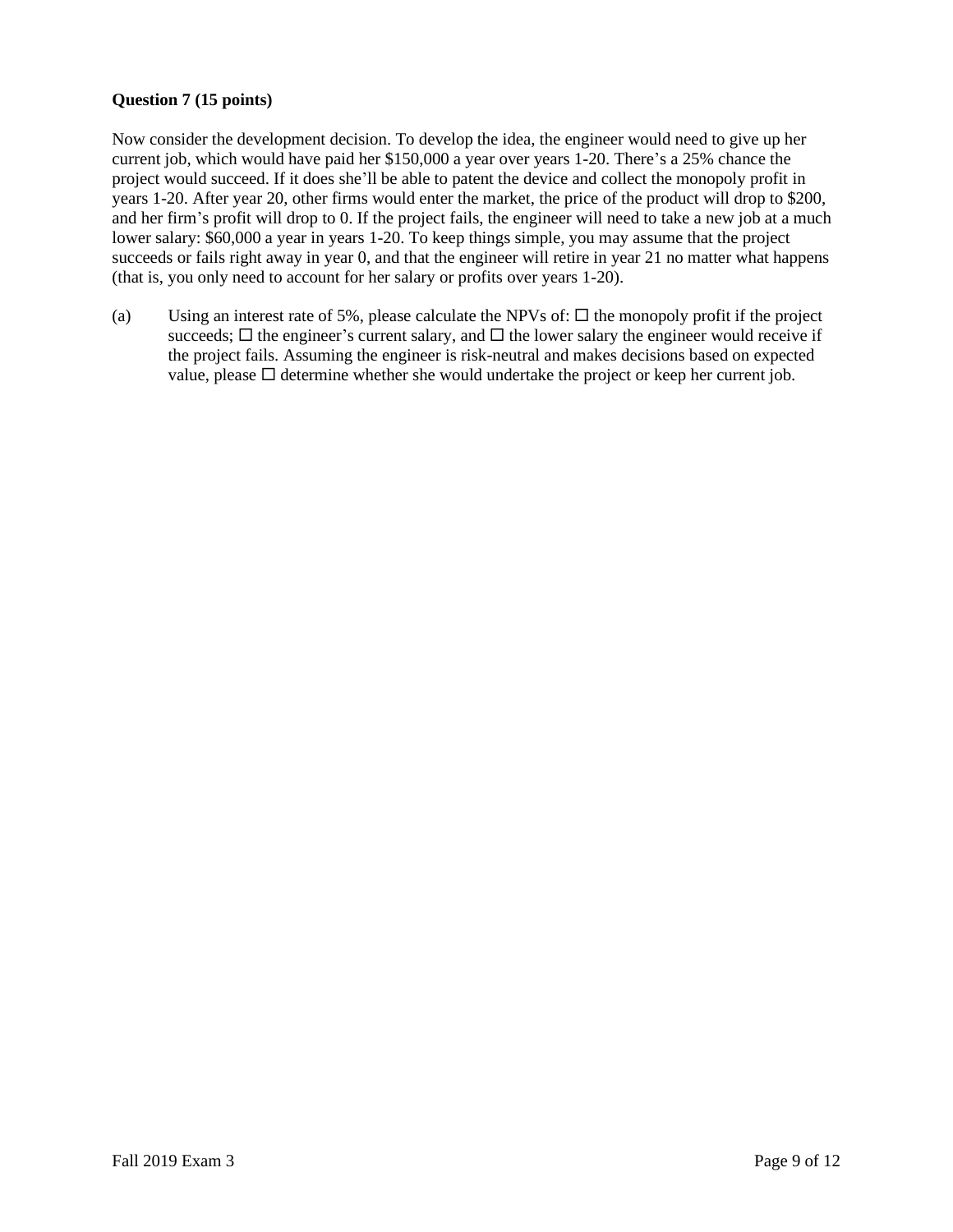### **Question 7, continued.**

(b) Now consider the potential consumer surplus the device would produce. Using an interest rate of  $5\%$ ,  $\Box$  what is the PV of the CS that would be generated if the engineer successfully developed and sold the product?  $\Box$  Assuming the project is successful, which is larger, the PV of the monopoly profits or the PV of the CS?  $\Box$  Briefly explain what drives that result.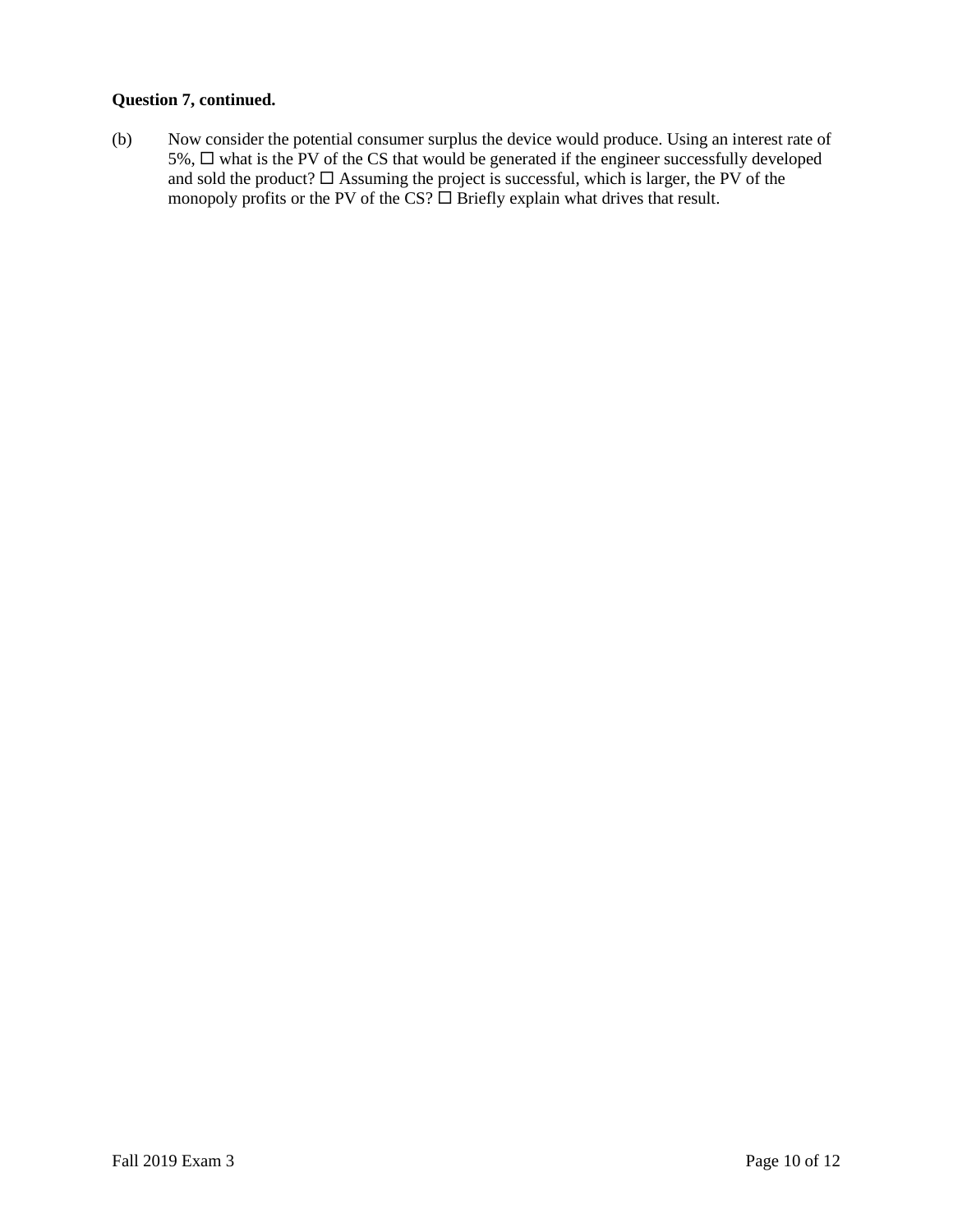## **Question 8 (15 points)**

Finally, now suppose the engineer is actually risk averse and makes decisions by maximizing expected utility. Her utility from an NPV payoff of x dollars given by  $u(x) = x^{0.5}$ . Please  $\Box$  determine whether or not she would still go ahead with the project. Suppose the government decides to make the project more attractive. It offers the engineer a one-time \$250,000 grant to undertake the project and will also award her a \$1 million prize if the project succeeds. If the project fails, the engineer would keep the grant money but would not receive the prize. To keep things simple, both payments would occur in year 0. Please  $\Box$ determine whether the engineer would accept the government's offer. Please be sure to show your work.